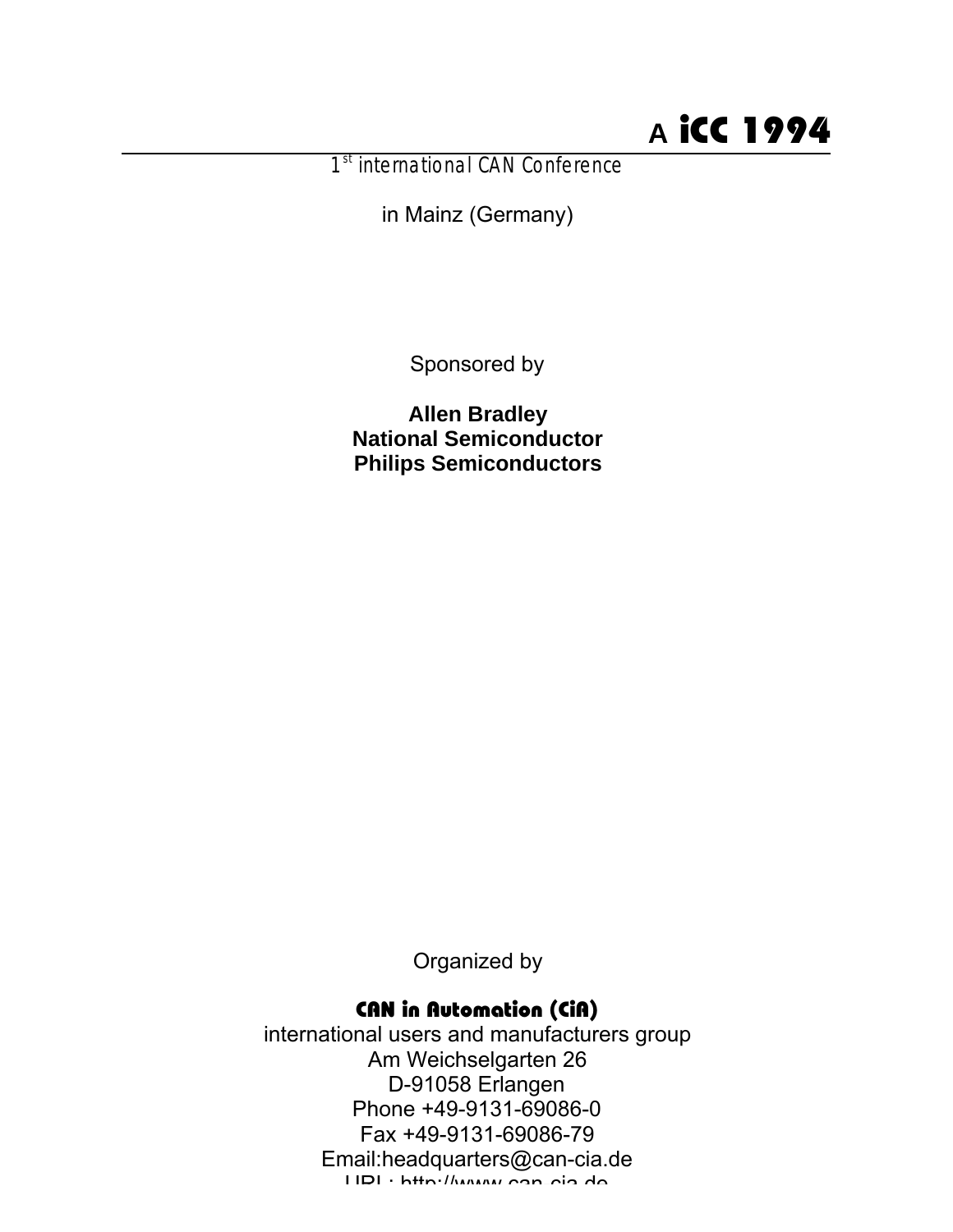# **A Servodrive Profile for CAN**

John Doran, John Scannell, Michael Harrington

MOOG GmbH

## **Abstract**

The trend towards distributed intelligence in automation applications is gathering pace. Many different bus systems are now emerging, aimed at the industrial automation market place. The Controller Area Network (CAN) offers several important features which can be exploited to give an optimum solution to many industrial applications.

This paper presents some of the work carried out with CAN-based servodrives over the past few years. With thousands of drives in the field, the advantages of CAN have been clearly demonstrated and the features of CAN have been exploited in full. The multi-master capability is used to implement electronic cam and gear functions over the bus while the broadcast facility is used to synchronise the sample periods of all drives down to the micro-second level. Within the ESPRIT project ASPIC<sup>1</sup>, a device profile has been defined which details an open standard for addressing drives on a CAN network. This profile defines two channels of information over the bus, an operational channel for high speed, real-time data, and a service channel for parameter data. In designing the CAN Drive Profile, drive profiles for other bus systems were also taken into consideration.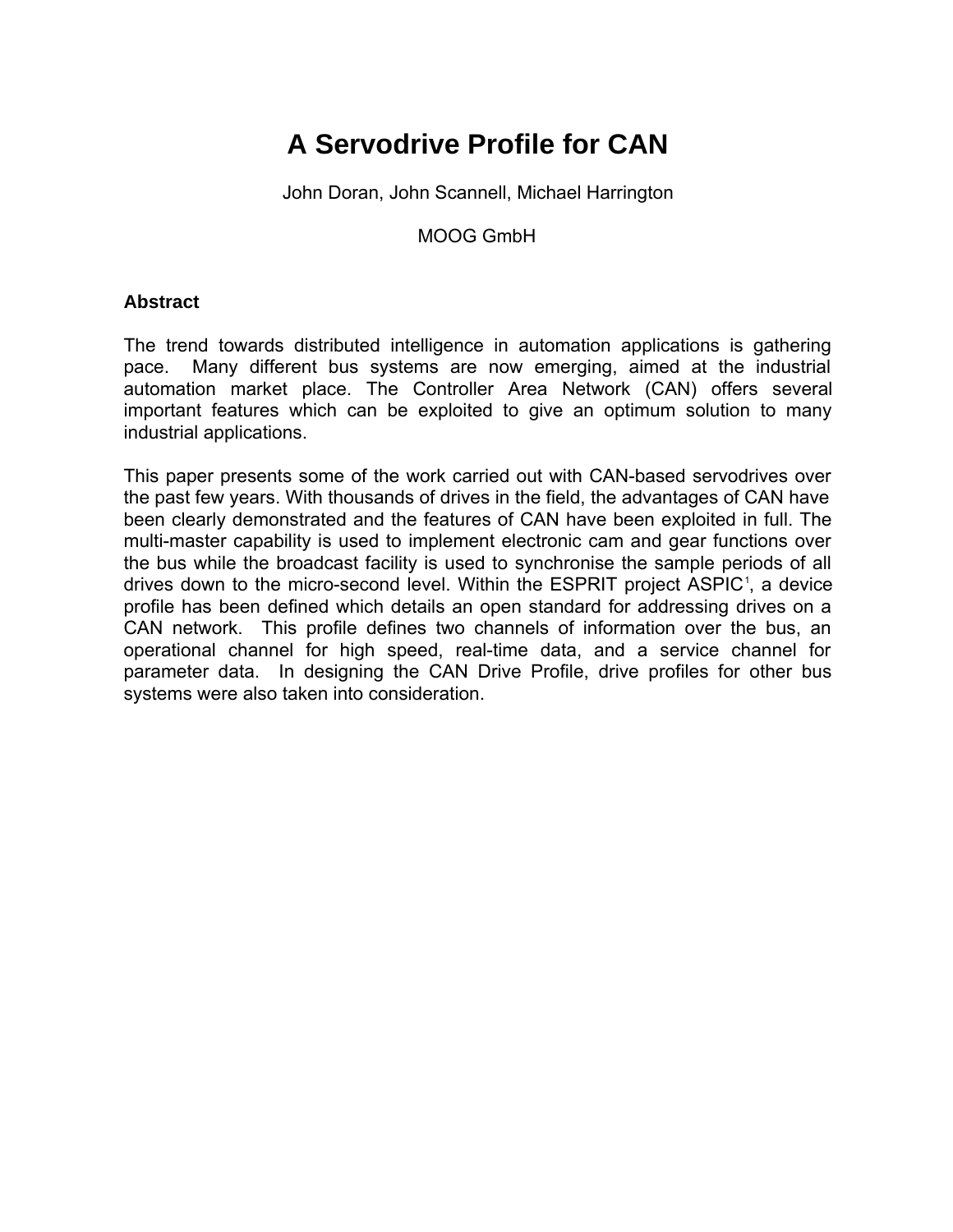## **Introduction**

In the field of factory automation and production cells, the use of increasingly powerful digital technology has resulted in increased flexibility and productivity. Such technology allows distributed intelligence and control in sensor and actuator devices, which in turn has allowed increased functionality and lower overall system price.

The requirements of today's flexible automation systems have led to the development of the next generation of servo-controllers. These are based on "Intelligent Drives" communicating with a host controller over a high speed serial network - CAN. Functions available include speed and position loop closure, point-to-point motions and electronic gearing. In addition, all necessary parameters are downloaded over CAN eliminating the need for individual setup of each drive. Online status information can also be monitored.

However such a distributon of intelligence has highlighted the need for standardising the method of information exchange between devices, based upon a common communication medium.



**Figure 1. Block Diagram of CAN Servodrive System**

## **Profiles**

To fully exploit the benefits of distributed control systems, profiles must be defined for each device type in order to allow the user a common logical and physical interface. Profiles can be split into two parts. The first part is the Device Profile. A different Device Profile exists for each device type:- for example Drives have a different profile to that of Proximity Switches. The second part is the Communication Profile which defines the interface to the communication medium. For a given communication medium, the Communication Profile is the same for all devices. Profiles define the interface to similar type devices from different manufacturers, such that a given command to any such device will always provide the same response, independent of the manufacturer. The

aim of this paper is to present a Device Profile for servodrives which will allow them to be connected and to communicate over the network in a standardised way. To achieve this, the functionality of the drive and the means by which it is accessed over the network must be defined.

The profile presented here is based upon the Controller Area Network (CAN)<sup>2</sup> as the communication medium. CAN is a high-speed serial bus for distributed control applications and was chosen for its high speed, high reliability and low cost. It is a two-wire, electrical standard operating at transfer rates up to 1Mbit/second. It is widely used in the automation and automotive industries and is supported by the major semi-conductor manufacturers.

The Communication Profile was developed in the ESPRIT project ASPIC<sup>3,4</sup> and is based on the CAN Application Layer (CAL)<sup>5</sup>. This profile addresses the needs of communication in a distributed realtime environment, as well as providing the means for open interconnect of devices in many different industrial applications.

# **Servodrive Functionality**

A Servodrive controls the torque, velocity and position of an electric motor and may have all the functionality of a complete single-axis motion controller. It is assumed that velocity and optionally position feedback signals are available in the drive. All the drive functions are set-up by the host controller via CAN using parameters. The definition of these parameters and their representation is defined in the Drive Profile. Up to 64 Intelligent Drives can be run on a single bus. All the drives are synchronised via CAN on a sample-time basis to ensure absolute co-ordination of motions. Each drive can carry out different types of motions including point to point, jog, interpolation and electronic gearing/camming. A Servodrive may be modeled as shown in Figure 2.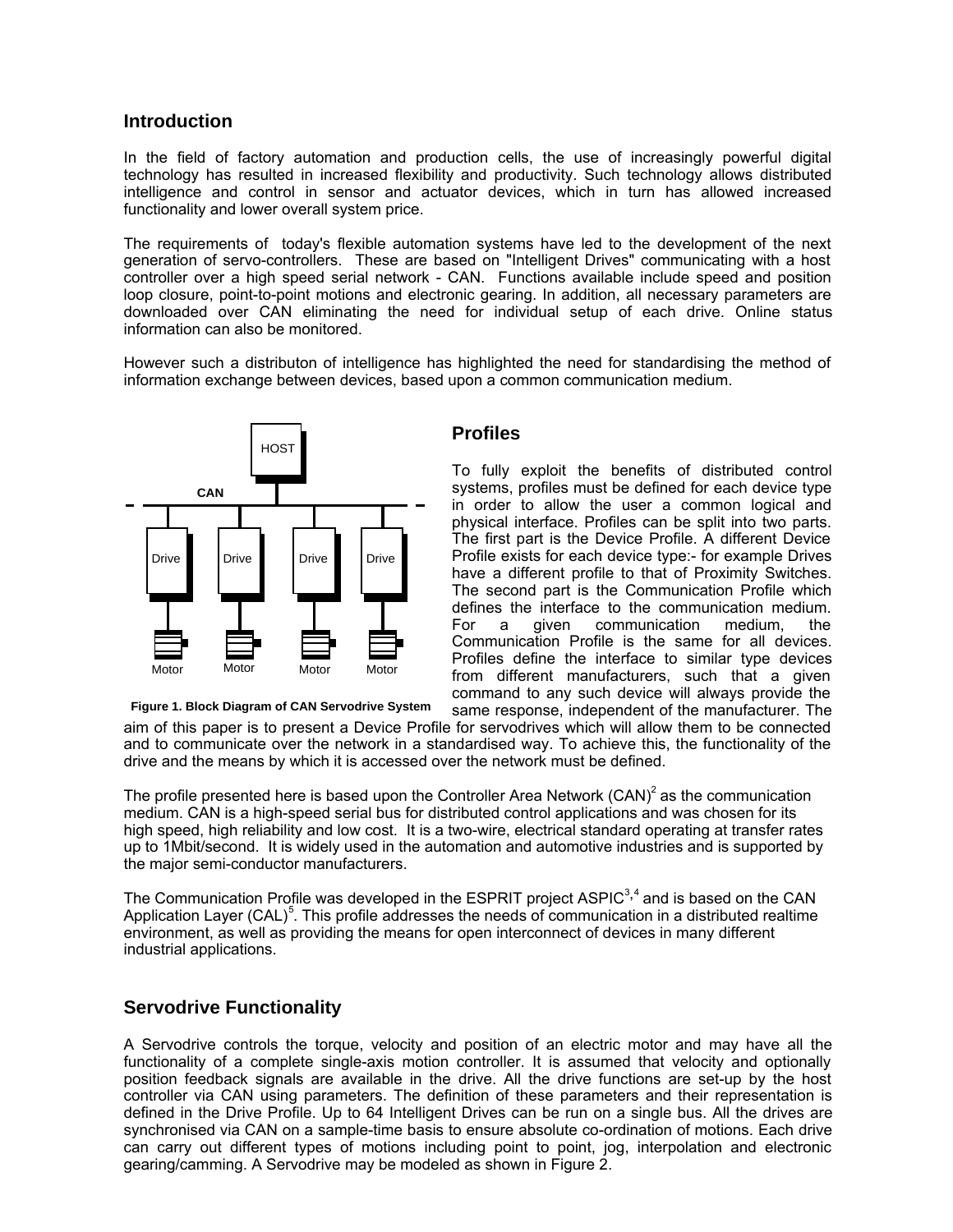The Bus Interface provides the link between the CAN network and the Drive Supervisor. The interface looks after the reception and transmission of messages on CAN. The interface also synchronises the internal timing of the Drives to the Sync message on the bus. In this way, the sample period clocks of all Drives are exactly synchronised.

#### **Drive Supervisor**

The Drive Supervisor controls the operation of the drive. It responds to commands and parameters sent over the bus. It starts motions, sets and reads parameter values, monitors system performance and provides status information such as motor position, faults, digital inputs and reference generator status to the host over CAN. The Drive Supervisor also contains a state machine which controls startup of the drive and the various operating modes.



## **Figure 2 : Servodrive Block Diagram**

#### **Database**

The database contains all the parameters for the Servodrive. These are defined in the Object Dictionary. This includes the standard Object Dictionary defined in the Drive Profile and any additional parameters which are manufacturer specific. The Object Dictionary also defines which parameters are mandatory for a particular operating mode. All drive parameters are accessible for reading and/or setting over CAN. All parameters are defined in the following way:

| <b>Type</b>    | Parameters may have a Basic Data Type such as Integer 16 or may have a<br>structure composed of basic types e.g. Operational Mapping Structure. |
|----------------|-------------------------------------------------------------------------------------------------------------------------------------------------|
| Range          | Gives the allowable range of the parameter.                                                                                                     |
| <b>Scaling</b> | Defines the units of the parameter.                                                                                                             |
|                | Default Value Value of parameter which should be used if not written by the Host.                                                               |
| <b>Mapping</b> | Defines whether the parameter may be mapped to the Operational Channel or<br>not.                                                               |
| M/O            | Defines whether the parameter is Mandatory or Optional. Some parameters are<br>only required for certain modes of operation.                    |
| <b>Meaning</b> | A short description of the parameter and its function.                                                                                          |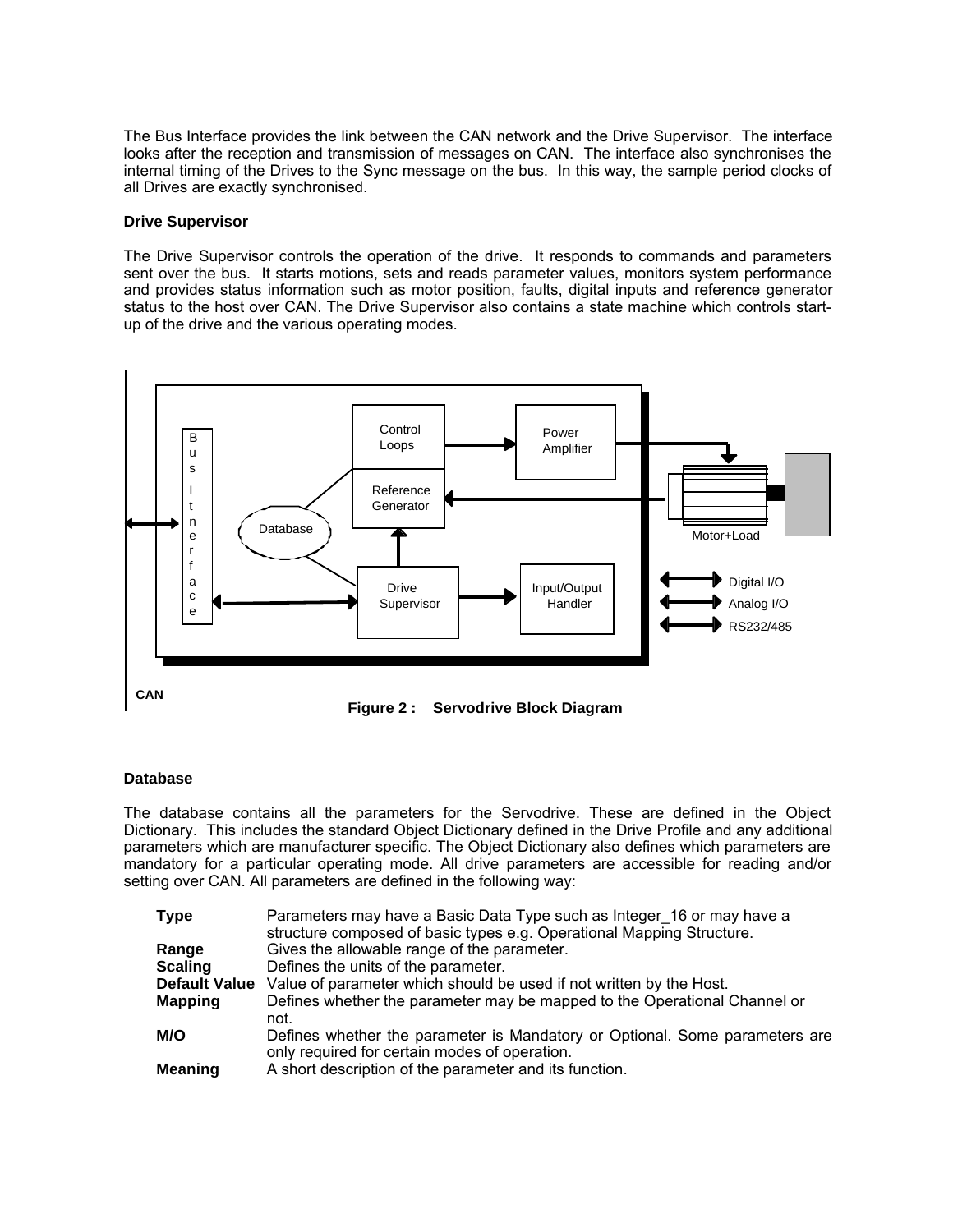#### **Input/Output Handler**

To enable the CAN drive to function as an intelligent sub-system, a number of I/O functions are required. These include for example relay outputs, limit switch inputs and an RS232 port for direct access to the drive parameters. Integrating this I/O in the drive avoids blocking up the bus bandwidth unnecessarily with low level sensor information and allows the safety functions to operate independant of the CAN network. It also means that the essential drive functions can be tested without having a CAN connection which speeds up fault isolation and debugging during commissioning.

#### **Control Loops**

Loop Closure is the basic functionality found in any servodrive. Traditionally this was limited to a straight-forward PID velocity loop having a  $\pm 10V$  reference command. Replacement of the  $\pm 10V$ command with a digital interface gives the ability to transmit many different parameters including 32 bit reference commands. This allows the loop closure functionality to be increased substantially to include closing the position loop and adding velocity / acceleration feedforward.

#### **Reference Generator**

The reference generator is used to generate the real-time command references for the control loops. Motion commands, together with the necessary parameters, are sent over the bus. To guarantee synchronous motion of multiple axes, motion commands sent to different drives within one command window all start at exactly the same instant. Depending on the application, the Host may select one of several basic modes of operation.

In **Profile Generation** mode, the Host only needs to specify the parameters of the motion segment required. The realtime generation of the position or velocity setpoints is then performed on the drive with continuous feedback of status such as actual position and following error to the Host. Both trapezoidal and S-curve profiles can be generated. The load on the Host is thereby considerably reduced allowing either a lower cost Host hardware or improved higher level functionality such as process visualisation. This mode is suitable for all applications which do not require fast real-time interpolation between multiple axes such as found in a CNC controller. Synchronisation between a master axis and one or more slave axes is possible using the Gear/Cam function. The standard motion commands are summarised in Table 1. Manufacturers may add additional commands as required.

In **Position** mode, position set-points are calculated in the Host controller. This allows the path resulting from the motions of multiple axes to be interpolated on the host and thus controlled precisely. Set-points are transmitted every communication cycle over the CAN bus. To achieve good stiffness and smooth performance, these set-points may be interpolated on the drive to allow the position loop to updated at a higher rate than the bus communication cycle. Position mode involves a higher loading on the Host than Profile Generation mode but is required in applications where path control is necessary.

In **Velocity** mode, velocity set-points for the drive are calculated on the Host and transmitted every communication cycle over the CAN bus. These are used as the command reference for the velocity control loop. To achieve smoother peformance the set-points may be interpolated on the drive. This mode is used when the drive must run continuously at a set velocity.

In **Torque** mode, the Host sends Torque set-points to the drive and these are used by the drive to generate current command references thereby controlling the torque. Torque mode may operate in either open or closed loop. To operate in closed loop, an external torque feedback signal is required.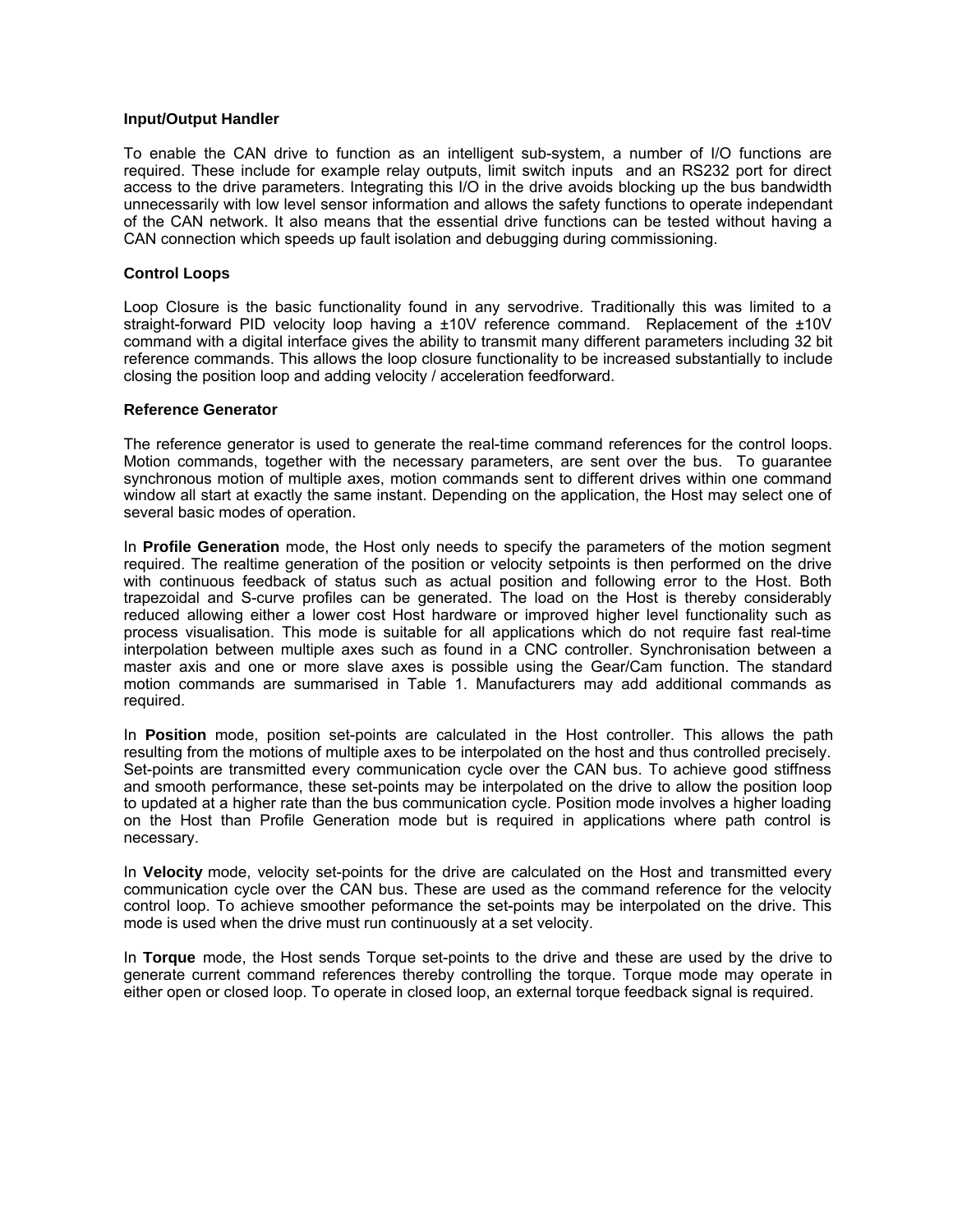| Point to Point            | Absolute or relative move. Trapezoidal or S-shaped velocity. Position and<br>velocity variable on-the-fly.                                                |
|---------------------------|-----------------------------------------------------------------------------------------------------------------------------------------------------------|
| Move Time                 | Trapezoidal or S-shaped velocity. Profile calculated to complete motion<br>within the specified time.                                                     |
| Jog                       | Trapezoidal or S-shaped velocity. Velocity and acceleration variable on-the-<br>fly. Used when the drive runs continuously with a given velocity profile. |
| <b>Quick Stop</b>         | Linear velocity ramp to stop with programmed deceleration. Used for<br>emergency conditions.                                                              |
| Homing                    | Seuence of motions to find home position based on digital input and resolver<br>zero.                                                                     |
| <b>Triggered Motion</b>   | Trigger start of Point to Point and Jog motions based on transition of digital<br>input.                                                                  |
| <b>Electronic Gearing</b> | Broadcast of position from Master Axis over bus. Gearing ratio set in slave<br>drives. Gearing ratio variable each communication cycle.                   |
| <b>Electronic Camming</b> | Extension of electronic gearing with non-linear table in slave. Cam amplitude<br>and offset variable each communication cycle.                            |
| <b>Function Generator</b> | Square-wave generator with programmable amplitude, offset and frequency.<br>Used for tuning the drive.                                                    |
|                           |                                                                                                                                                           |

**Table 1. Motion Commands for Profile Generation Mode**

# **CAN Communication Protocol**

CAN's real time distributed peer-peer and broadcast/multicast abilities makes it a very suitable choice as an industrial fieldbus for servo-drive applications. The following outlines the Communication Profile concept, in terms of bus message traffic and type of data transferred.

## **Channel Concept**

Data transfer between the Host and Intelligent Drive may be classified into two groups :

- **Operational Data:** This is high-priority operational data which must be sent regularly, e.g., reference position. Transmission of this data is done via the *Operational Data Channel.*
- **Service Data:** This is low-priority data which is sent at irregular intervals, e.g., parameterisation data, diagnostic data. Transmission of this data is done via the *Service Channel.*

## **Real Time Behaviour**

The real-time behaviour of the bus-traffic is modelled with respect to two types of operation:-

- **Synchronous:** The host transmits the SYNC message on a cyclical basis. All Synchronous Messages (e.g. COMMAND and ACTUAL) are transmitted within a certain time window with respect to the cyclical transmission of the SYNC. This guarantees the real-time update of all process-related dynamic data. Operational Data Channel messages are typically synchronous.
- **Asynchronous:** Message transmission is on demand, rather than with respect to the SYNC. Service Channel messages are typically asynchronous. Event type data on the Operational Channel may also be asynchronous.

**Bus Messages**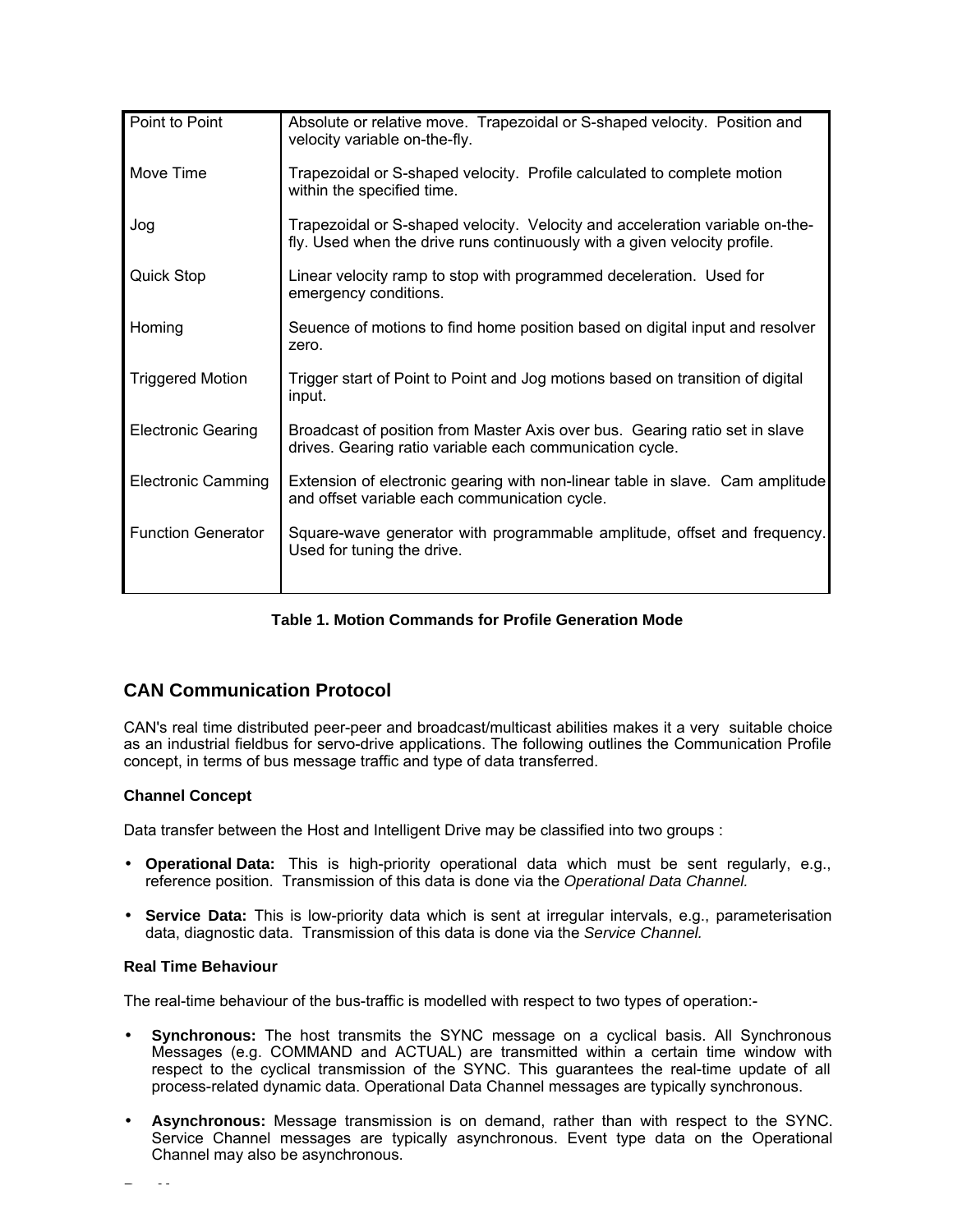Seven message types are used for communication and these are defined as CAN objects and assigned CAN Identifiers. These messages are described in Table 4. Depending on the real time requirements, these messages are sent using either the Operational Channel or the Service Channel. Both the SYNC and the MASTER REFERENCE messages are broadcast to all drives and there is only one instance of each of these. The other messages relate to a specific drive in the network and therefore have as many instances as there are drives on the network. The messages are prioritised as listed in Table 4, with the EMERGENCY messages having the highest priority.

| <b>Message</b>   | <b>Transmission</b><br><b>Direction</b> | <b>Real Time</b><br><b>Behaviour</b> | <b>Data</b><br><b>Bytes</b> |
|------------------|-----------------------------------------|--------------------------------------|-----------------------------|
| <b>EMERGENCY</b> | Drive _ Host                            | Asynchronous<br>(Operational)        | 2                           |
| <b>SYNC</b>      | Host_All                                | Synchronous<br>(Operational)         |                             |
| MASTER REFERENCE | Drive _ All                             | Synchronous<br>(Operational)         | 6                           |
| <b>COMMAND</b>   | Host_Drive                              | Synchronous<br>(Operational)         | $1 - 8$                     |
| <b>ACTUAL</b>    | Drive _ Host                            | Synchronous<br>(Operational)         | $1 - 8$                     |
| HOST REQUEST     | Host_Drive                              | Asynchronous<br>(Service)            | 8                           |
| DRIVE RESPONSE   | Drive _ Host                            | Asynchronous<br>(Service)            | 8                           |

**Table 2 : Intelligent Drive CAN Messages**

Typical traffic on the bus is shown in figure 3. The function of the individual messages is as fpllows:



**Figure 3. Typical Bus Traffic**

#### **EMERGENCY**

The Emergency message is transmitted asynchronously by the drive whenever a fault condition occurs. The Emergency Message contains the STATUS\_WORD parameter. The STATUS\_WORD may also be transmitted cyclically in the ACTUAL message.

#### SYNC

In order to guarantee simultaneous update of command reference values for control loops in different drives, the SYNC message is transmitted by the host at a regular interval. The period between the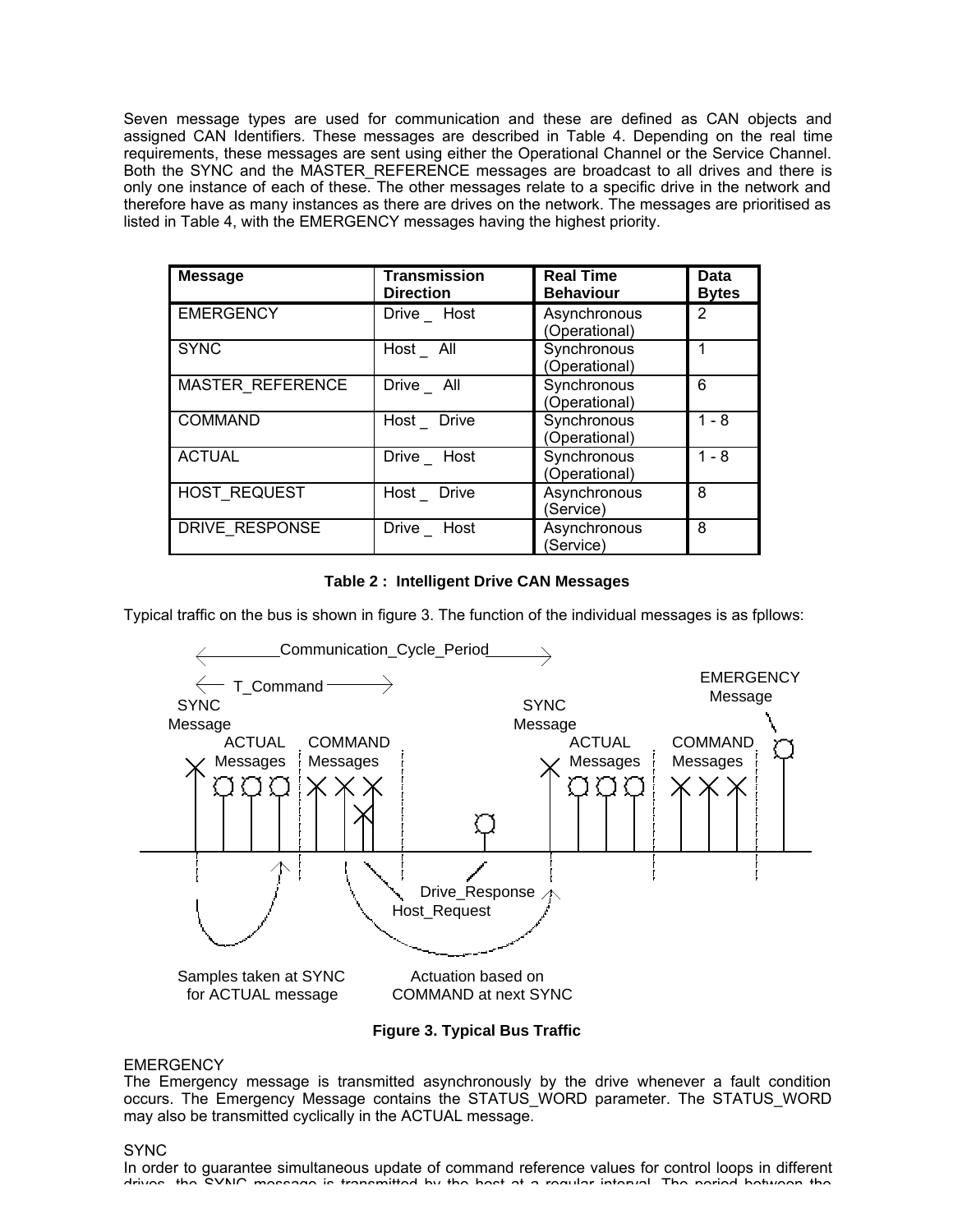SYNC messages is specified by the Communication\_Cycle\_Period parameter. The drives may use the SYNC message to synchronise their own timing with that of the master.

#### MASTER\_REFERENCE

Transmitted by a drive, which is designated to be a gearing master by the host. The MASTER\_REFERENCE is used in drives which are designated by the host to be gearing/ caming slaves. When a Drive is configured to transmit the MASTER\_REFERENCE message, it transmits this message periodically, at a frequency which is an integral multiple of the SYNC frequency of transmission, see figure 4. The transmission of the MASTER\_REFERENCE message may be at a higher rate than the SYNC in order to provide a real time synchronised update of a process related variable (a master drive's shaft position). The Rate of transmission is defined by the Master Reference Rate parameter. Note that the MASTER REFERENCE message has a higher transmission priority than the COMMAND or ACTUAL messages but lower than the SYNC. The SYNC SYNC<sub>2</sub> and the system of the system of the system of the system of the system of the system of the system of the system of the system of the system of the system of the system of the system of the system of the system of

transmitting drive should arrange to transmit its MASTER\_REFERENCE at a time which does not cause CAN<br>arbitration with the SYNC. The arbitration with the SYNC. The transmission of the MASTER REFERENCE message may result in CAN arbitration because of simultaneous transmission of the COMMANDs and ACTUALs.



#### COMMAND

Used to transfer operational command

**Figure 4 : Transmission of the MASTER\_REFERENCE message**

data from the host to the drive. e.g., Enable drive, Move to endpoint xxx, etc. This contains up to eight bytes of data with the first byte defining the command and the remaining bytes containing appropriate data for that command. The COMMAND message is transmitted cyclically in a defined time window after the SYNC message. The length of this time window is specified by the T\_Command parameter.

#### ACTUAL

Used to transfer operational status data from the drive to the host e.g., Fault information, position information, etc. This contains up to eight bytes of data. The ACTUAL message is transmitted cyclically in a defined time window just after the SYNC message.

#### HOST\_REQUEST

The Host Request is the client's request for a read/write parameter access, as part of the Service Channel. This message uses the CiA's Multiplexed Domain protocol. The host supplies the index and optional sub-index of the parameter to be read or written. Parameter meaning and format is detailed in the Drive Object Dictionary.

#### DRIVE\_RESPONSE

The Drive Response is the server's response to a read/write parameter access, as part of the Service Channel.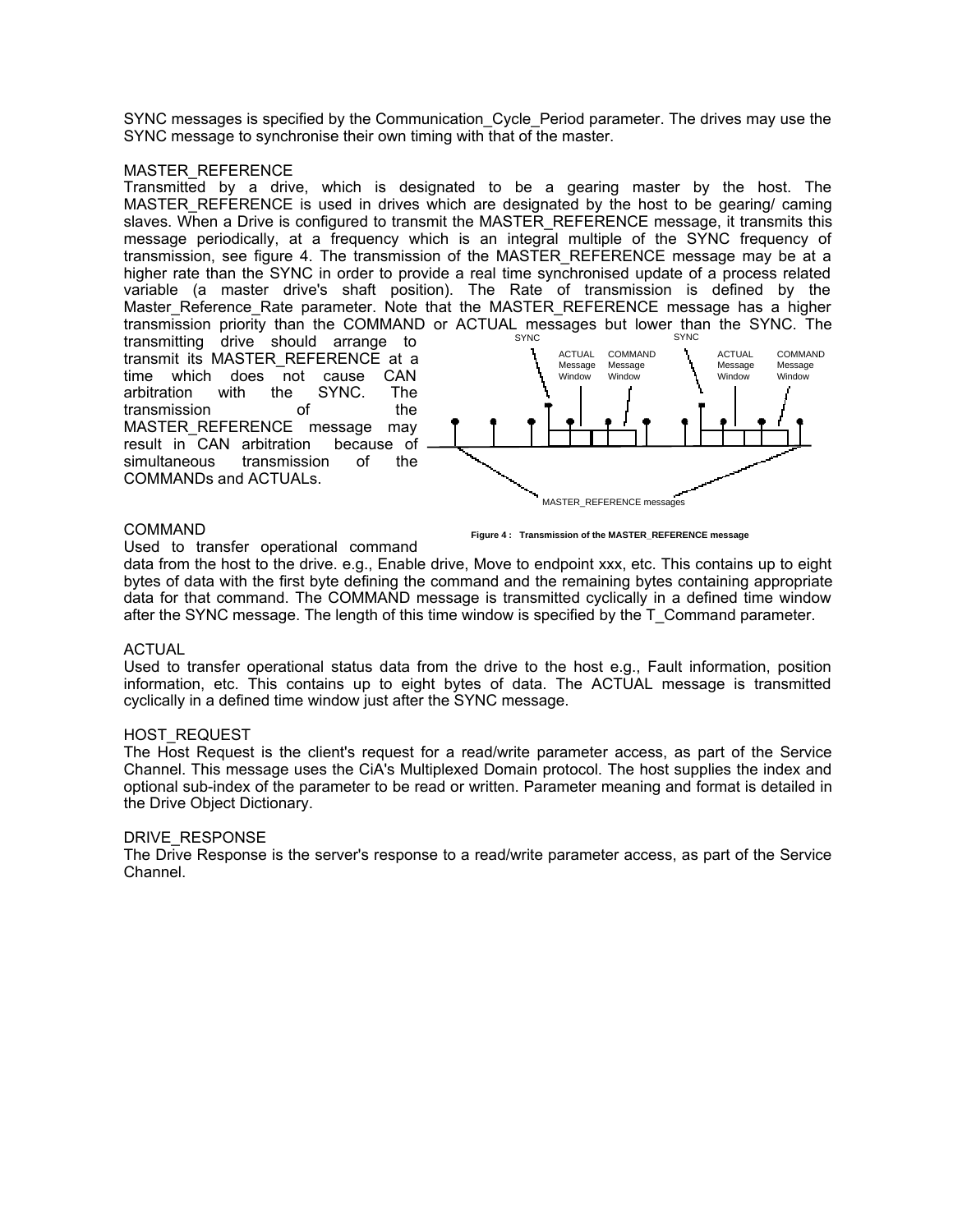## **Initialisation of the Servodrive**

The standard CAL initialisation procedure is used to bring the drive into the OPERATIONAL state. When the drive is initially powered on it is in the DISCONNECTED state. The NMT services of CAL



**Figure 5. Bus Interface State Diagram**



are used to CONNECT the drive and create a REMOTE NODE in the host. After this the drive enters the PREPARING state where the DBT master assigns CAN identifiers to each of the CAN messages in the service and operational channels. If no DBT service is provided, the default CAN identifiers defined in the Drive Profile shoud be used. Once the CAN identifiers are assigned, the drive is in the PREPARED state. From this state, it may be switched at any time to the OPERATIONAL state by the NMT master. At this stage, the Service Channel is fully operational. The CAN Identifiers of the messages in the Operational Channel have been assigned but the contents of the COMMAND and ACTUAL messages have not been set up.

The OPERATIONAL state is divided into three sub-states. The first of these is called the PROFILING state during which the Host uses the Service Channel to parameterise the drive and to configure the Operational Channel. The COMMAND and ACTUAL messages may be specified using the parameters Mode\_1\_COMAND\_List and Mode\_1\_ACTUAL\_List respectively. These  $\overline{\text{constant}}$  a list of up to eight drive parameters which will be transmitted on the operational channel. The default parameters in the COMMAND message are Control Word, Reference Velocity and Reference\_Position. The default parameters in the ACTUAL message are Status Word, Actual Velocity and Actual Position. As an option, a second Operational Channel mapping may be defined using Mode\_2\_COMMAND and ACTUAL List parameters. This allows high speed switching between two alternate modes during drive operation, e.g. changing from Position Mode to Torque Mode.

> The mapping of parameters to the Operational Channel is controlled by the Operational Data Contol function. This function takes the input parameters Mode\_1 and Mode\_2 COMMAND\_Lists and ACTUAL Lists, and maps appropriate parameters to the COMMAND and ACTUAL messages, corresponding to the Control Mode (1 or 2).

#### **Figure 6. Control of Operational Data Channel Mapping**

After the parameters have been set up the drive is placed in the SYNCHRONISING state. The Host starts to broadcast SYNC messages on the bus and those drives which operate synchronously will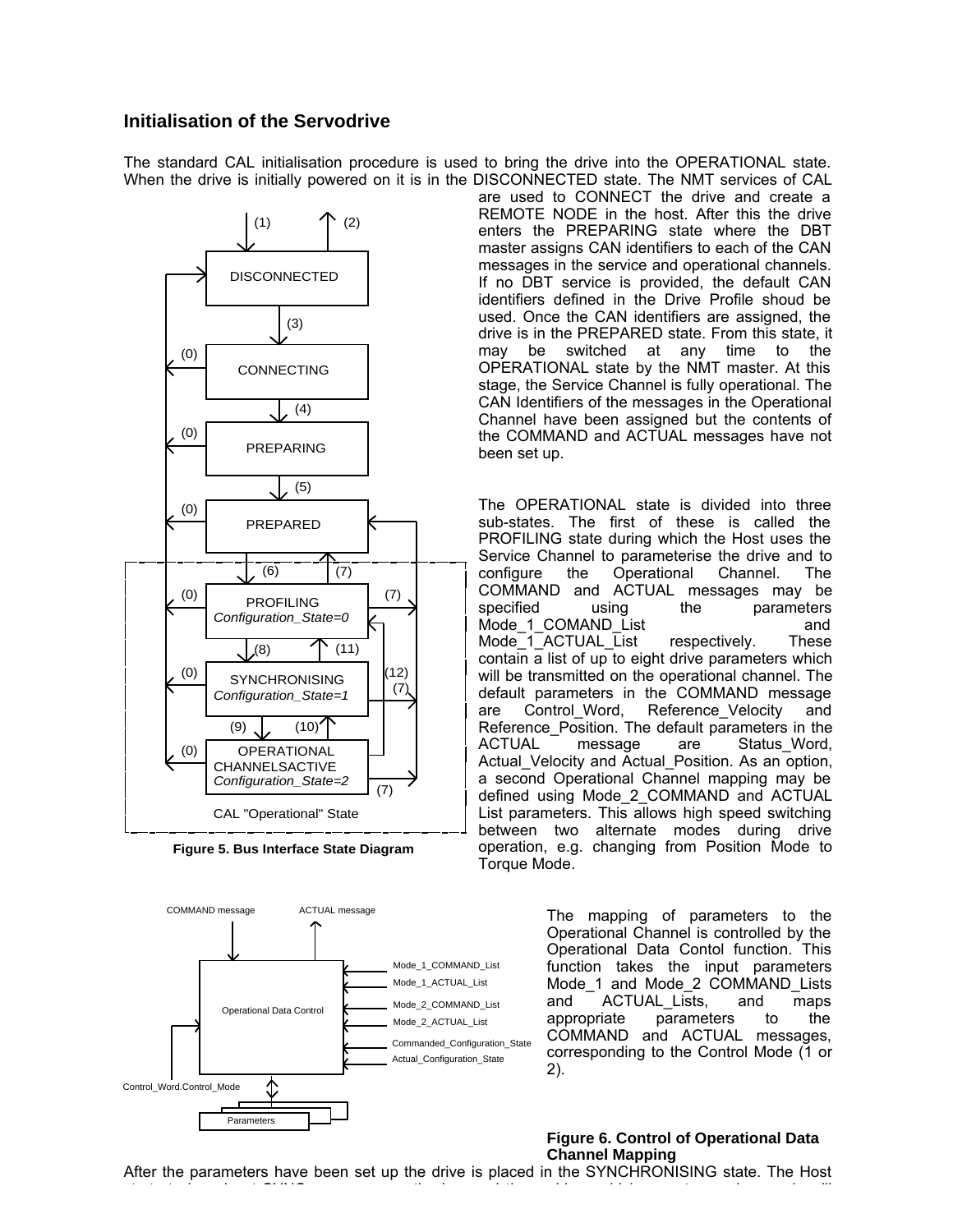require synchronisation but for them it is equivalent to the PROFILING state. When the drives are synchronised the host may switch them to the OPERATIONAL CHANNELS ACTIVE state and start transmitting COMMAND messages and receiving ACTUAL messages. During all of these sub-states, the Service Channel may be still be utilised.

#### **Drive Power Generation Control and Fault Reaction**

Once the drive is fully operational, the Drive Supervisor is responsible for reaction to fault conditions of the drive, control of the Power Generation Section, control of sequences of operation of other functional blocks and the generation of a status report to the host. The Drive Supervisor Block is accessed principally through the Control Word and the Status Word.



**Figure 7. Drive Supervisor State Diagram**

# **System Integration**

Standardisation of Device Profiles and the higher communication layers for CAN, together with the growing number of interface modules for various control platforms, will make it easy to integrate Servodrives and other devices to a host controller. Software integration is acheived using high level function calls, for example to generate moves, change gear ratio or read the drive status.

## **PC, VME and PLC Host Controllers**

For these standard controller platforms there are various CAN interface cards already available. In terms of bus traffic and timing, servodrive applications are quite demanding. It is therefore advisable to use an interface card with its own CPU so that the application protocol can be implemented separately and remains independent of the load on the Host Controller.

#### **Machine Specific Host Controller**

For machines produced in larger quantities, it is often more economical to design a machine specific host controller. In this case, Intelligent Drives can be linked into the system by adding a CAN interface to the host and by writing suitable driver functions on the host which directly access the parameters defined in the Drive Profile. Integration on various host controllers has been sucessfully carried out in several cases with minimum effort.

## **Advantages of Networked Servodrives**

Digital Servodrives connected via a digital serial network offer many advantages over the classical connection with analog reference and discrete command/status signals. As the use of networks increases drives will not only be able to communicate with each other as in Master/Slave mode but will also be able to communicate directly with other devices such as sensors and on/off actuators to realise true distributed intelligent control. Some of the direct advantages of networked drives are:

The state diagram in figure 7 describes the state machine operation of the Drive Supervisor with respect to control of the power electronics, as a result of user commands and internal drive faults.

When a fault is detected, the Drive Supervisor sets the fault bit in the Status Word. The host can then get details of the fault by reading the Fault\_Code parameter. This 16 bit code is defined by the Fault Code table in the Drive Profile.

Drive faults are classified as fatal or nonfatal. When a non-fatal fault occurs, the drive can still actuate the motor in a controlled fashion. When a fatal fault occurs the drive can no longer control the motor, so an immediate switch off of the drive is necessary.